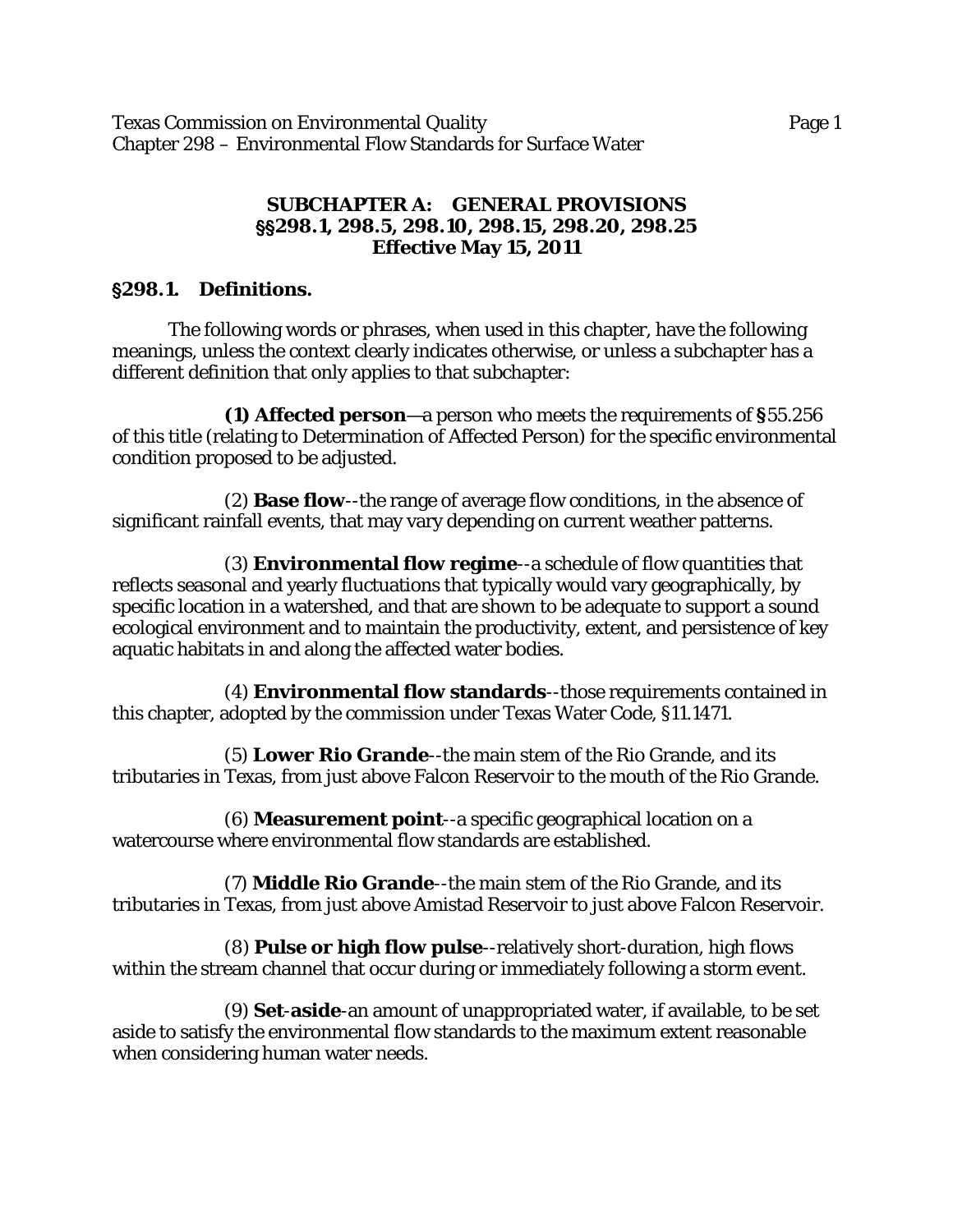Texas Commission on Environmental Quality Page 2 Chapter 298 – Environmental Flow Standards for Surface Water

(10) **Subsistence flow**--the minimum streamflow needed during critical drought periods to maintain tolerable water quality conditions and to provide minimal aquatic habitat space for the survival and recolonization of aquatic organisms.

(11) **USGS**--United States Geological Survey.

(12) **Water right holder**--a person or entity that owns a valid certificate of adjudication, certified filing, or water right permit.

(13) **Water right permit**--a valid certificate of adjudication, certified filing, or water right permit. The term does not include exempt water uses , such as domestic and livestock water uses.

Adopted April 20, 2011 **Effective May 15, 2011** 

## **§298.5. General.**

This chapter contains the environmental flow standards and set-asides required by Texas Water Code (TWC), §11.1471. The commission adopts these environmental flow standards for each river basin and bay system in this state as the commission receives recommendations from basin and bay area stakeholders in accordance with TWC, §11.02362. The commission finds that the environmental flow standards adopted herein are adequate to support a sound ecological environment, to the maximum extent reasonable, considering other public interests and other relevant factors as described in TWC, §11.1471(b). The environmental flow standards adopted herein are schedules of flow quantities, reflecting seasonal and yearly fluctuations that vary geographically by specific location in a river basin and bay system.

Adopted April 20, 2011 **Effective May 15, 2011** 

## **§298.10. Applicability.**

(a) This chapter only relates to a permit for a new appropriation of water or to an amendment to an existing water right that increases the amount of water authorized to be stored, taken, or diverted, and the chapter applies only when there is an applicable adopted environmental flow standard and only to:

(1) Water appropriated under a permit for a new appropriation of water, the application for which was pending with the commission on September 1, 2007, or is filed with the commission on or after that date; or

(2) The increase in the amount of water authorized to be stored, taken, or diverted under an amendment to an existing water right that increases the amount of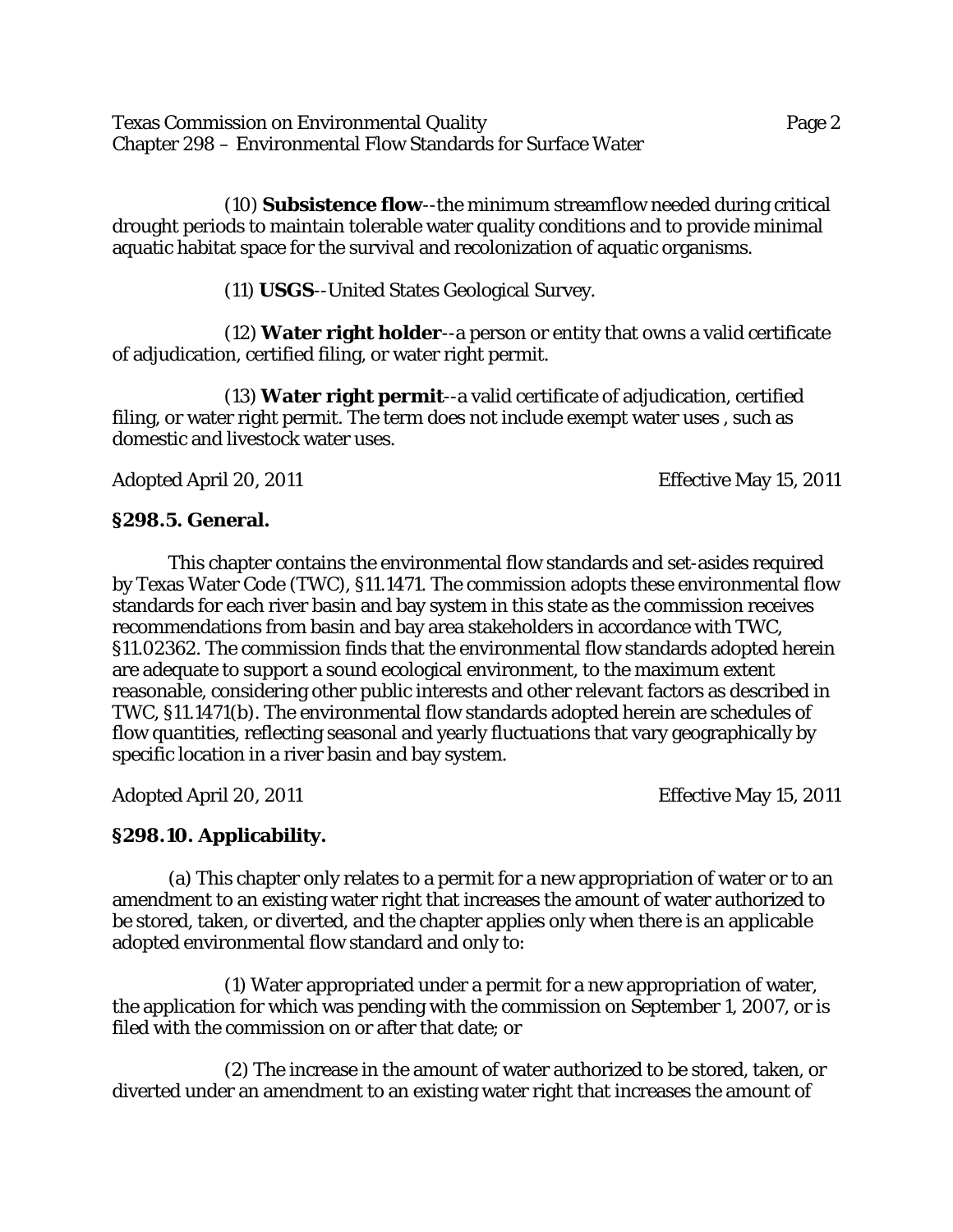Texas Commission on Environmental Quality Page 3 Chapter 298 – Environmental Flow Standards for Surface Water

water authorized to be stored, taken, or diverted, and the application for which was pending with the commission on September 1, 2007, or was filed with the commission on or after that date.

(b) This chapter does not otherwise amend or restrict the commission's authority to impose special conditions on water right permits, including special conditions to protect environmental flows. The commission retains any and all authority to place special conditions on interbasin transfers; on amendments, such as an amendment to move a diversion point upstream; and on authorizations under Texas Water Code (TWC), §11.042 and §11.046, to protect environmental flows or senior water rights. This chapter also does not expand the commission's authority to impose special conditions on water right permits beyond the authority granted to the commission in TWC, Chapter 11, or expressed by the commission in Chapter 297 of this title (relating to Water Rights, Substantive).

Adopted April 20, 2011 **Effective May 15, 2011** 

#### **§298.15. Special Conditions to Protect Environmental Flow Standards and Set-Asides .**

(a) The commission may not grant an appropriation for state water that has been set aside by the commission under this chapter to meet downstream instream flow needs or freshwater inflow needs. The commission may not issue a permit for a new appropriation or an amendment to an existing water right that increases the amount of water authorized to be stored, taken, or diverted, after the adoption of an environmental flow set-aside, if the issuance of the permit or amendment would impair an environmental flow set-aside established by this chapter.

(b) For purposes of determining any environmental flow conditions in any water right permit application to which this chapter applies that are necessary to maintain: freshwater inflows to an affected bay and estuary system; existing instream uses and water quality of a stream or river; or fish and wildlife habitats; the commission shall apply any applicable environmental flow standard, including any environmental flow set-aside, adopted in this chapter, instead of considering the factors specified in Texas Water Code, §11.147(b) - (e) and §§297.53 - 297.56 of this title (relating to Habitat Mitigation; Water Quality Effects; Estuarine Considerations; and Instream Uses, respectively).

(c) The commission will incorporate into every water right permit any condition, restriction, limitation, or provision, as provided in Chapter 297 of this title (relating to Water Rights, Substantive) that is reasonably necessary to protect environmental flow standards.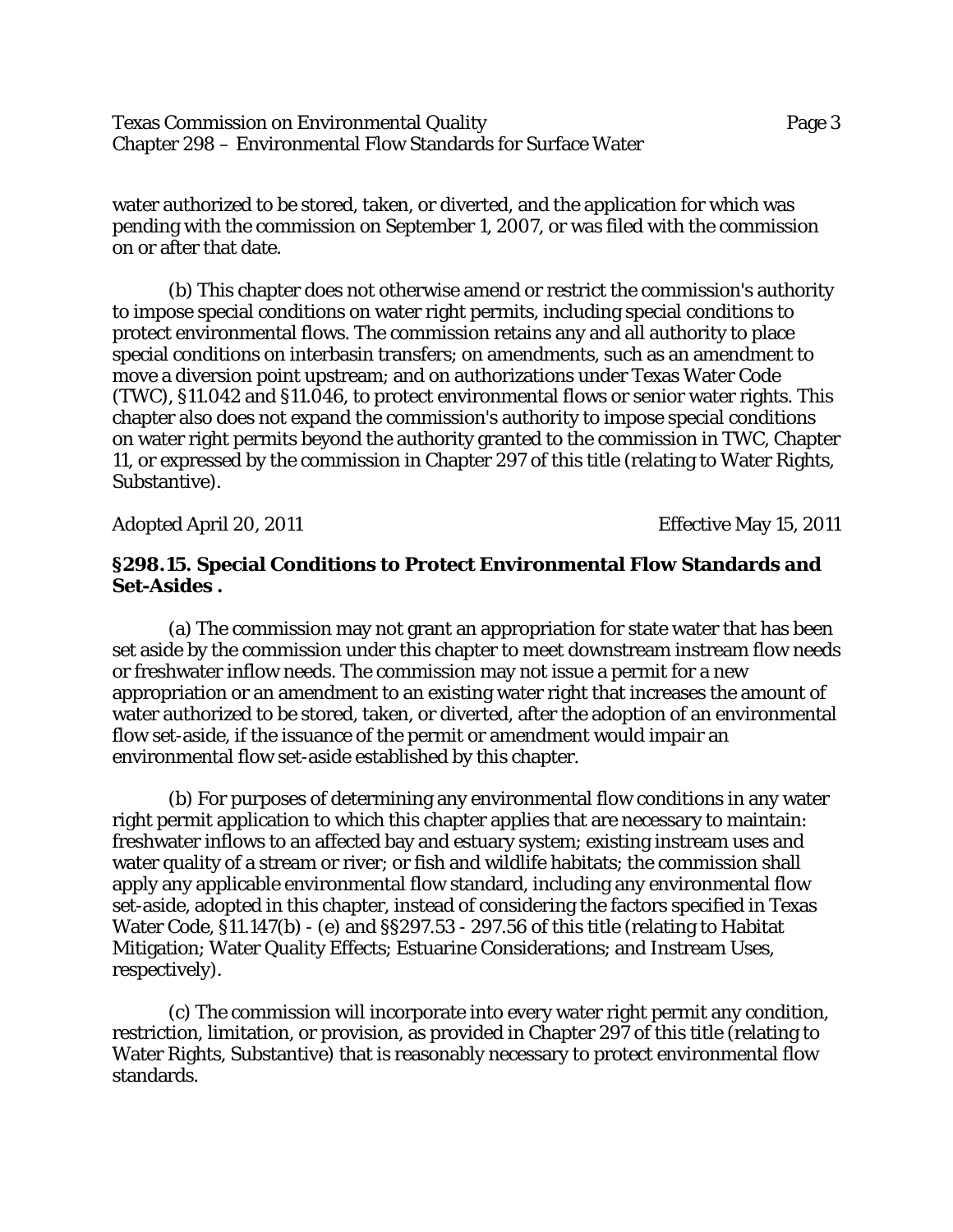Texas Commission on Environmental Quality Page 4 Chapter 298 – Environmental Flow Standards for Surface Water

Adopted April 20, 2011 **Effective May 15, 2011** 

#### **§298.20. Priority Date for Set-Asides.**

An environmental flow standard or set-aside established under this chapter for a river basin and bay system other than the middle and lower Rio Grande shall be assigned a priority date corresponding to the date the commission receives environmental flow regime recommendations from the applicable basin and bay expert science team as set forth in these rules. This priority date shall be included in the appropriate water availability models maintained by the commission in connection with an application for a permit for a new appropriation or for an amendment to an existing water right that increases the amount of water authorized to be stored, taken, or diverted. The priority date for the environmental flow standards will be used in the water availability determination for a new appropriation or for an amendment to an existing water right that increases the amount of water authorized to be stored, taken, or diverted and has no other purpose.

Adopted April 20, 2011 **Effective May 15, 2011** 

#### **§298.25. Process for Adjusting Environmental Flow Conditions in Certain Permits.**

(a) On the petition of the executive director, the commission may amend a water right permit for a new appropriation or an amendment for an increase in the amount of water authorized to be stored, taken, or diverted issued after September 1, 2007, in order to adjust environmental flow special conditions, if the commission determines, through the process set forth herein, that such an adjustment is appropriate to achieve compliance with applicable environmental flow standards adopted in this chapter.

(b) A petition to adjust an environmental flow special condition shall be prepared by the executive director in the manner of an original application for a permit and have a title that indicates that it is to adjust environmental flow special conditions. The petition shall be filed with the Chief Clerk in the same manner as a water right permit application.

(c) Notice of the petition, with an opportunity for public comment, shall be mailed by the executive director by first-class mail, postage prepaid, to each water right holder of record within the basin, to the Texas Parks and Wildlife Department, and to all navigation districts within the river basin concerned not less than 30 days before the date of action on the petition by the commission. The executive director will also cause a copy of the notice to be posted to the commission's Web site at least 30 days before the date of action on the petition by the commission. A temporary outage of service of the commission's Web site during the 30-day notice period does not prevent the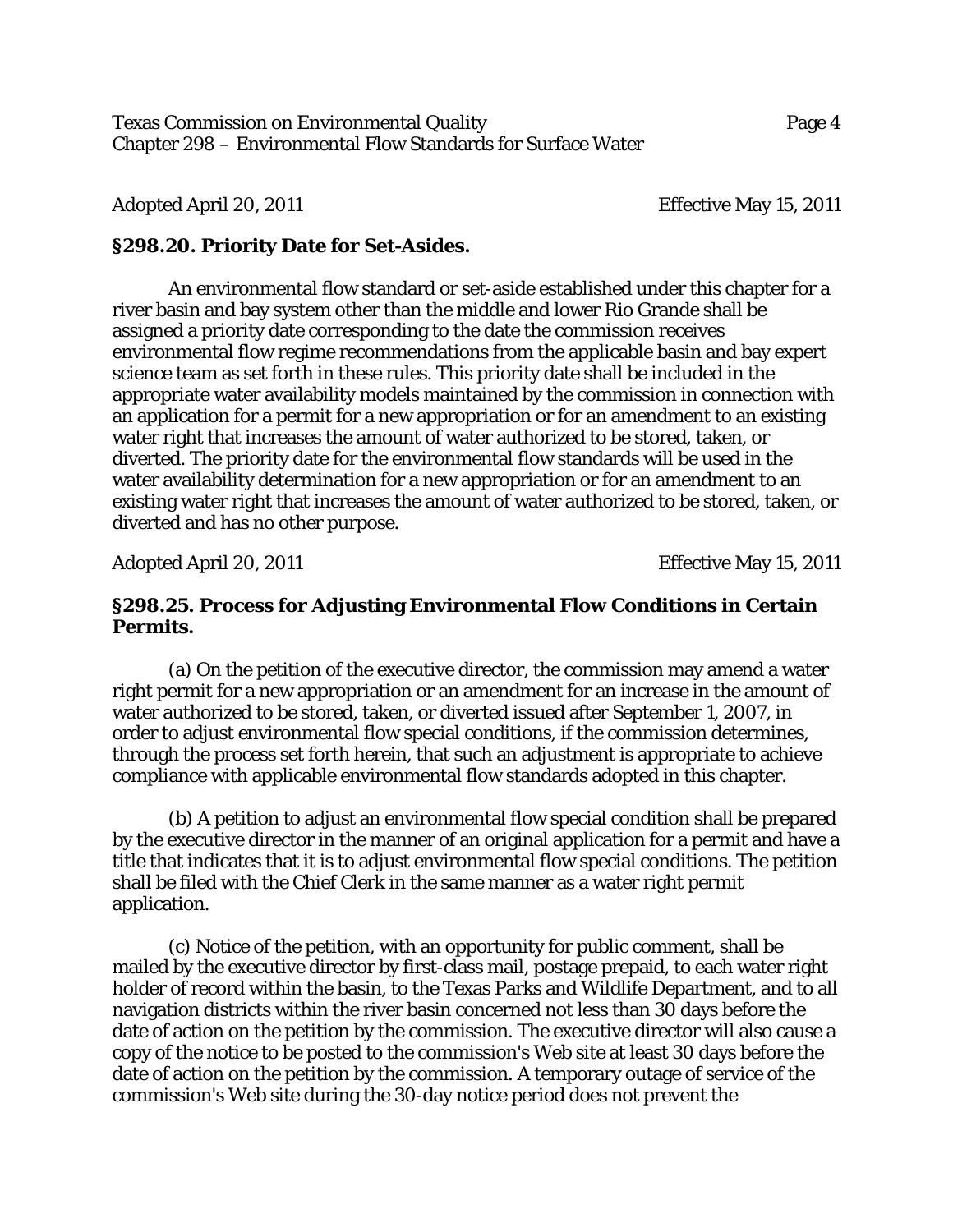Texas Commission on Environmental Quality Page 5 Chapter 298 – Environmental Flow Standards for Surface Water

commission's consideration of the petition. The inadvertent failure of the executive director to mail notice to a navigation district that is not an appropriator of water does not prevent the commission's consideration of the petition.

(d) The commission may act on the petition without holding a public hearing. The commission shall consider all written public comment received on the petition prior to the commission's decision on the petition.

(e) A motion for rehearing of the commission's action must be filed no later than 23 days after the Chief Clerk mails (or otherwise transmits) the decision on the petition and provides instructions for requesting that the commission reconsider the decision or hold a contested case hearing. The following may file a motion for rehearing under this chapter:

- (1) the commission on its own motion;
- (2) the executive director;
- (3) the water right holder;
- (4) Texas Parks and Wildlife Department; and
- (5) affected persons, when authorized by law.

(f) A motion for rehearing by an affected person must be in writing, and must be filed with the Chief Clerk within the time provided by subsection (e) of this section.

(g) If the motion for rehearing is granted, the commission may refer the matter to the State Office of Administrative Hearings.

(h) The environmental flow adjustment, in combination with any previous adjustments made under this section may not increase the amount of the environmental flow pass-through or release requirement for a water right permit by more than 12.5% of the annualized total of that requirement contained in the permit as issued or of that requirement contained in the amended water right and applicable only to the increase in the amount of water authorized to be stored, taken, or diverted under the amended water right permit. Any new permit conditions must be consistent with the environmental flow standards to the maximum extent practicable.

(1) For environmental flow conditions expressed in cubic feet per second, the maximum adjustment is calculated by summing the monthly rate in cubic feet per second for each month and then multiplying the sum of the monthly rates in the original standard in cubic feet per second by 12.5% to generate the maximum annualized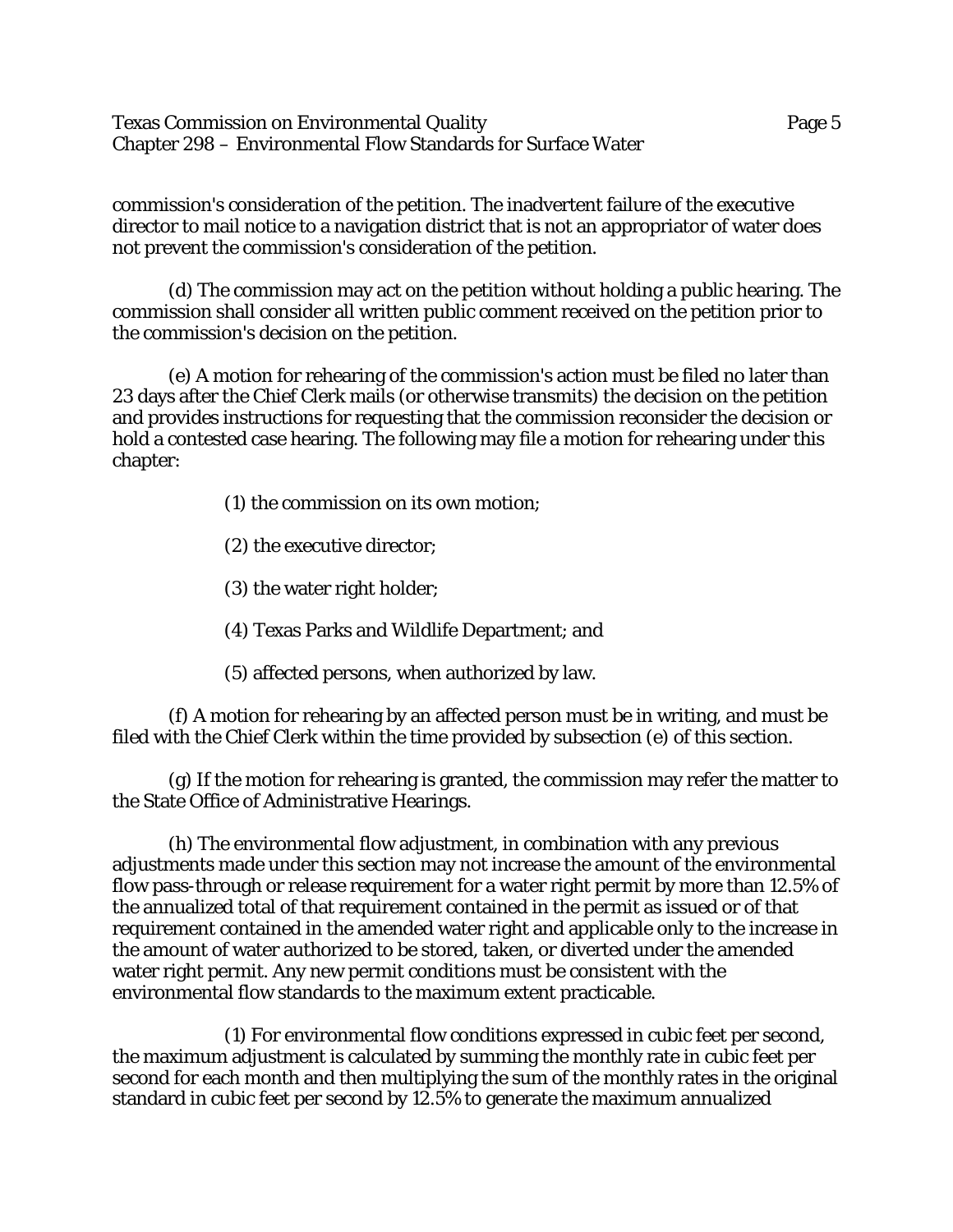Texas Commission on Environmental Quality Page 6 Chapter 298 – Environmental Flow Standards for Surface Water

adjustment expressed in cubic feet per second. The adjustment, in combination with all previous adjustments, cannot increase the annualized flow requirement above the sum of the original annualized flow requirement plus the original 12.5% adjustment.

(2) For environmental flow conditions, such as a pulse, expressed with multiple characteristics, such as frequency, peak flow, volume, and duration, the maximum adjustment is calculated by summing the original pulse volume for each season and multiplying that volume by 12.5% to generate the maximum annualized adjustment amount. The combination of all previous adjustments, and any new adjustment, cannot increase the annualized pulse volume above the sum of the original annualized pulse volume requirement plus the original 12.5% adjustment.

(i) The environmental flow adjustment must be based on appropriate consideration of the priority dates and diversion locations of any other water rights granted in the same river basin that are subject to adjustment under this section.

(j) The environmental flow adjustment must be based on appropriate consideration of any voluntary contributions to the Texas Water Trust, and of any voluntary amendments to existing water rights to change the use of a specified quantity of water to or add a use of a specified quantity of water for instream flows dedicated to environmental needs or bay and estuary inflows as authorized by Texas Water Code, §11.0237(a), that actually contribute toward meeting the applicable environmental flow standard. Any water right holder who makes a contribution or amends a water right as described herein is entitled to appropriate credit for the benefits of the contribution or amendment against the adjustment of the holder's existing water right permit conditions under this section.

(1) Water rights that are voluntarily contributed to the Texas Water Trust or voluntary amendments to change the use where the total volume of water is available in at least 75% of the years, are entitled to credit the contribution or amendment against the adjustment only by spreading out the amount contributed evenly over the year, or, if the underlying permit limits the portion of the year when use is authorized, over that portion of the year when use is authorized in the underlying permit; and

(2) Water rights that are voluntarily contributed to the Texas Water Trust or voluntary amendments to change the use where the reliability of the water does not meet the criteria that the water is available in at least 75% of the years, or amendments to add a use of a specified quantity of water for instream flows dedicated to environmental needs or bay and estuary inflows are entitled to credit the contribution or amendment against the adjustment only by spreading out one half of the amount contributed evenly over the year, or, if the underlying permit limits the portion of the year when use is authorized, over that portion of the year when use is authorized in the underlying permit; and